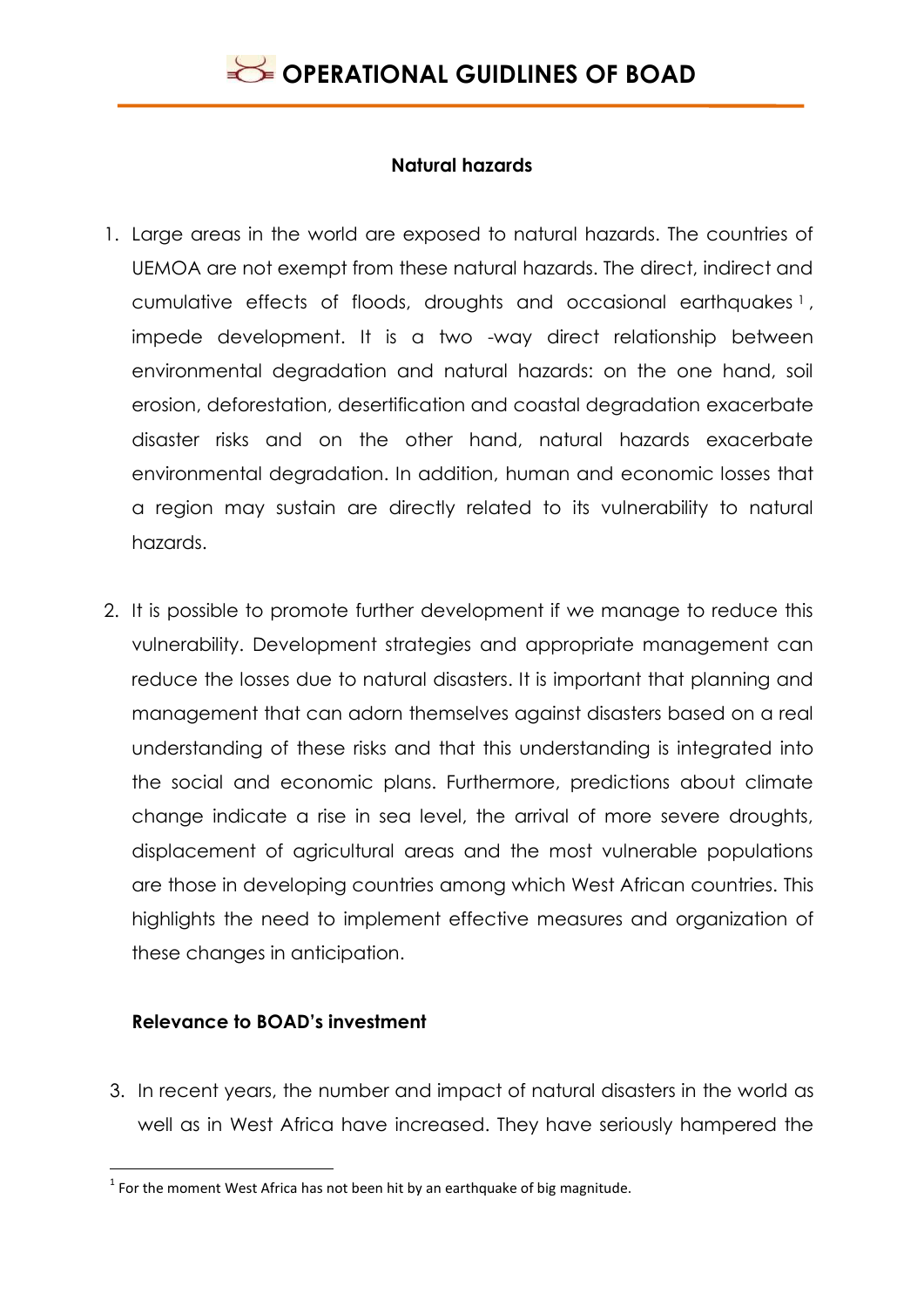progress of development causing a significant reallocation of resources to emergency relief and reconstruction. The vulnerability of certain areas prone to natural disasters is increasing due to the continued degradation of environment, population growth and the concentration of infrastructure in disaster-prone regions. The scale of investment in the Member States to repair the damage caused by disasters shows how it is necessary to: (a) strengthen the protection of Member States against disasters and (b) to incorporate natural hazard management in projects investment.

- 4. BOAD's investments whether in various sectors-energy, education, health, agriculture, industry and urban development - are exposed to disasters. The ability for the public and private sector to cope with natural hazards and integrate into development programs prevention and mitigation measures is, at present, limited in countries members. In addition, the impact these natural disasters can have on the economic and financial situation is not adequately controlled.
- 5. The main reasons natural hazards were not integrated into development programs relate to: (a) a lack of understanding of mitigation measures to prevent or reduce losses caused by disasters, (b) weak institutions, (c) inadequate means of collecting and processing the necessary information about natural hazards, (d) a lack of coordination between sectors when it comes to establishing a policy of risk reduction and (e) implementation and monitoring of mitigation measures misdirected.
- 6. The prevention and mitigation of disasters are now the goals of the International Decade for Natural Disaster prevention declared by the United Nations in the 1990s International and national organizations are developing programs for the Decade and which significant involvement from NGOs and from the private sector Prevention of natural hazards is also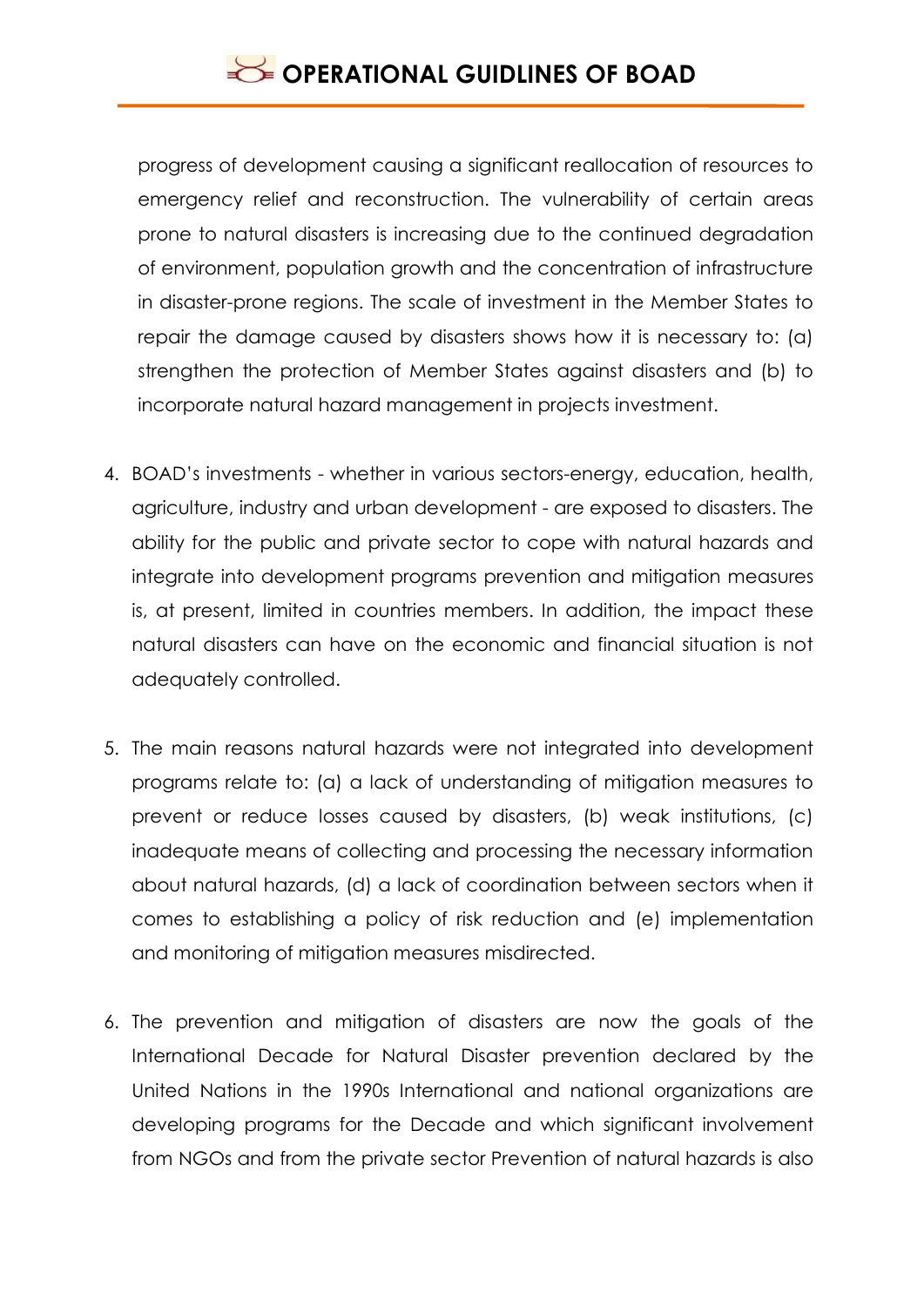# **OPERATIONAL GUIDLINES OF BOAD**

part of the area of interest of many initiatives that touch the climate change issue. A number of international conferences including the Intergovernmental Panel on Climate Change (IPCC) and the Conference on the Environment held in 1992 by the United Nations focused on these issues and the worsening of disasters.

### **BOAD's Policy and operational procedure**

- 7. BOAD's Policy and procedure in environmental assessment indicates that because the emergency recovery projects must be treated quickly to rehabilitate existing facilities, they do not require a complete assessment of environmental impacts, but in contrast, it is important to identify environmentally unsuitable practices used and incorporate therefore, the necessary remedial measures in the emergency recovery project that eventually will be subject to a future loan transaction.
- 8. The main action to take into account for the establishment of an emergency loan operation elements are:
	- to focus interventions on economic reconstruction rather than emergency measures;
	- demonstrate the economic benefits (even if they are not easily quantifiable);
	- recognize the temporary nature of the intervention itself if it is a largescale project;
	- determine the urgency and effectiveness of actions in the short and medium term, and finally,
	- identify opportunities that will mitigate the impact of future emergencies actions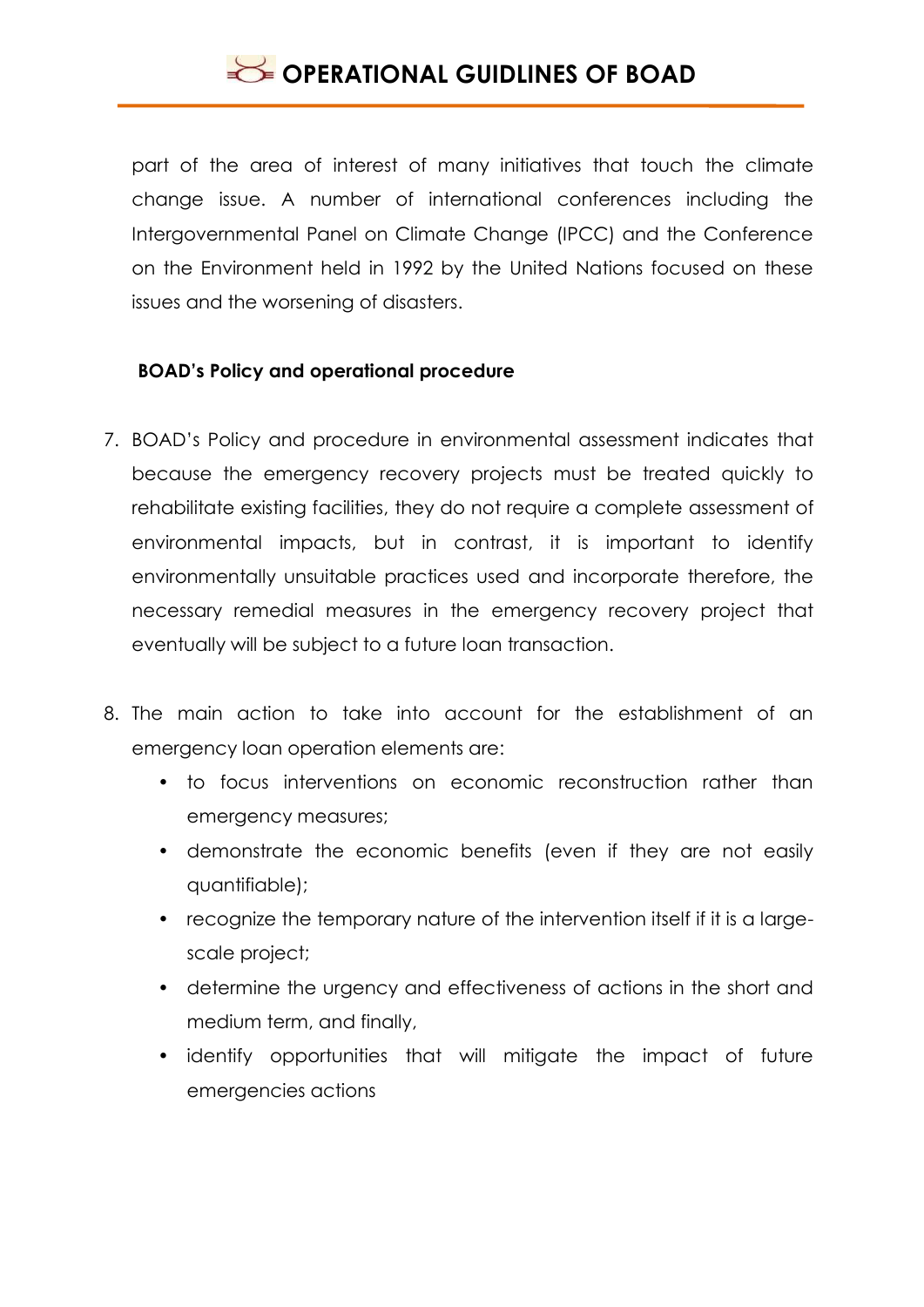## **OPERATIONAL GUIDLINES OF BOAD**

9. Measures that mitigate the effects of future emergency actions aimed at: (a) that studies of strategy, planning and national investment programs are concerned about the risks of natural disasters of great magnitude (b) that close collaboration is established between international agencies and NGOs, (c) that the staff BOAD its attention on techniques to prevent natural hazards and (d) to include means of prevention/mitigation in conventional loans as well as in operations emergency loan, if any.

#### **Guidelines environmental impacts assessment**

- 10. The method of preparing environmental impacts assessment provides a framework within which to analyze natural hazards and assess the costs and benefits of the prevention and mitigation of disasters. It also helps to analyze alternatives to development activities that have less impact and seem less vulnerable to natural hazards, as well as to determine the prevention and reduction of losses.
- 11.It is important during the assessment of natural hazards taking into account the specific qualities and characteristics of the various disaster agents as well as their potential direct and secondary effects. For instance; the damage caused by floods, may be due, on the one hand, to the direct effect of the force of the water and on the other hand, to the vulnerability (construction methods). Earthquakes can also have direct and indirect effects such as tsunamis, fires and landslides. It is also essential to identify the activities that may intensify these natural phenomena. For instance deforestation degrades watersheds, accelerates erosion and land degradation and increases flooding. This compiled information concerning interaction of natural hazards and development should lead to a descriptive assessment which can be applied to a risk assessment and serve for implementing emergency measures.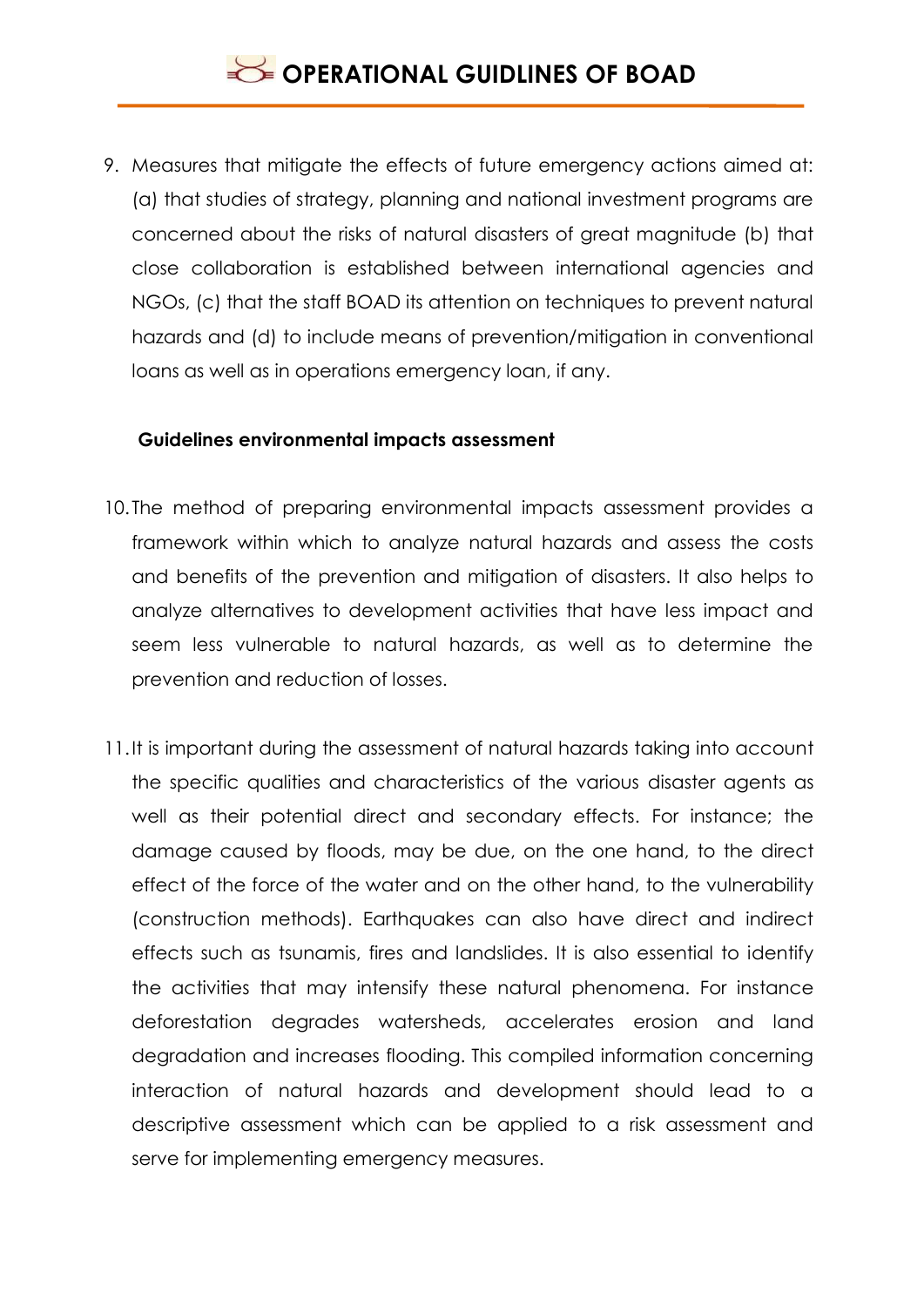- 12.Environmental impacts of natural hazards assessment include the following aspects:
	- a) Determine the natural hazards and their characteristics, intensity, distribution and frequency and probability by looking at archives and statistics.
	- b) Identify the critical sectors of the economy and natural resources that may be affected by natural hazards , analyze the constraints and conflicts that these risks can impose on each of these sectors and natural resources and examine the structural and non-structural measures which can help reduce them.
	- c) Assess the vulnerability of each sector or region at risk, taking into account facilities, infrastructure and populations at risk, and specify the ways to hep reduce it.
	- d) For each sector or region at risk, examine standards practices, design criteria and maintenance that may expose them and make the necessary changes to correct it.
	- e) Determine the location of facilities such as hydroelectric power stations , storage facilities, oil and gas industries or industries exposed to natural hazards .
	- f) For facilities or industries at risk, specify prevention strategies by proposing other locations and analyze the cost effectiveness of various options.
	- g) Review the capacity of local , regional and national institutions to develop prevention and mitigation by giving emphasis on the mechanisms of coordination between these institutions and the areas that require strengthening .